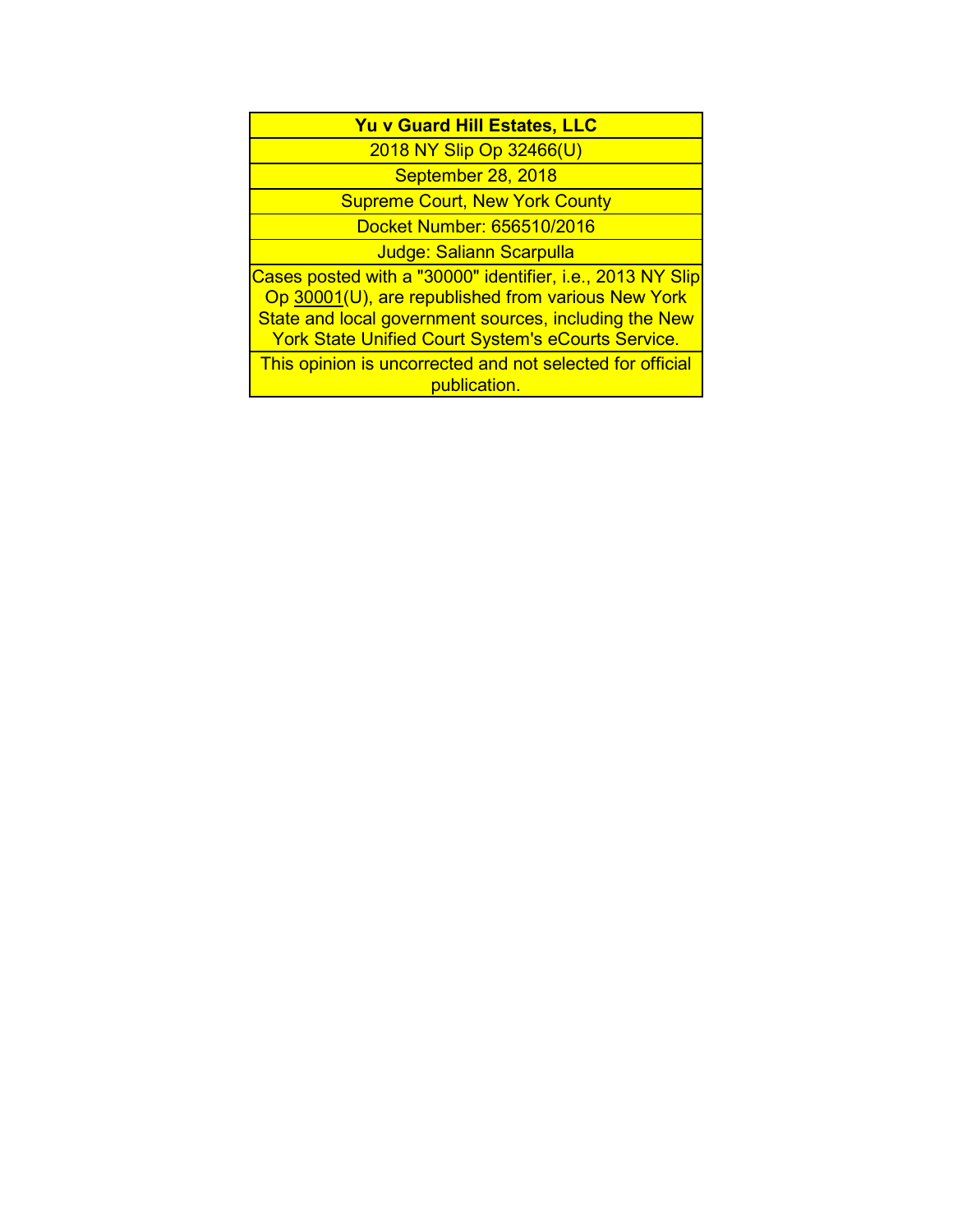## SUPREME COURT OF THE STATE OF NEW YORK COUNTY OF NEW YORK: IAS PART 39

---------------------------------------------------------------------)(

PATRICK K. YU,

Plaintiff,

Index No.: 656510/2016

 $-V -$ 

GUARD HILL ESTATES, LLC, RAYMOND YU, AND CATHERINE YU,

DECISION AND ORDER

Defendants, ----------------------------------------------------------------------)(

Saliann Scarpulla, J.

In this action, *inter alia,* to recover damages for breach of fiduciary duty, defendants Guard Hill Estates, LLC ("Guard Hill"), Raymond Yu ("Raymond") and Catherine Yu ("Catherine") move to dismiss the complaint.

Guard Hill was formed pursuant to an operating agreement executed on November 12, 2002. Plaintiff Patrick K. Yu ("Patrick"), and his siblings Raymond and Catherine each owned a third of Guard Hill, and each was named as managing member. Guard Hill was a holding company, created to provide an easy transition of family property from the Yu parents, May Yu and Bong Yu, to their children. Guard Hill held the remainder interest in the Yu family's property in Bedford, New York. No change to the LLC operating agreement had allegedly been made for more than ten years.

In 2013, a family dispute, which is now the subject of several lawsuits, arose between Patrick and his parents and siblings.<sup>1</sup> Bong Yu allegedly disapproved of certain

<sup>1</sup> See the decision/order in *Matter of Yu v. Yu,* Index No. 656611/2016 for a complete recitation of the background facts in this case.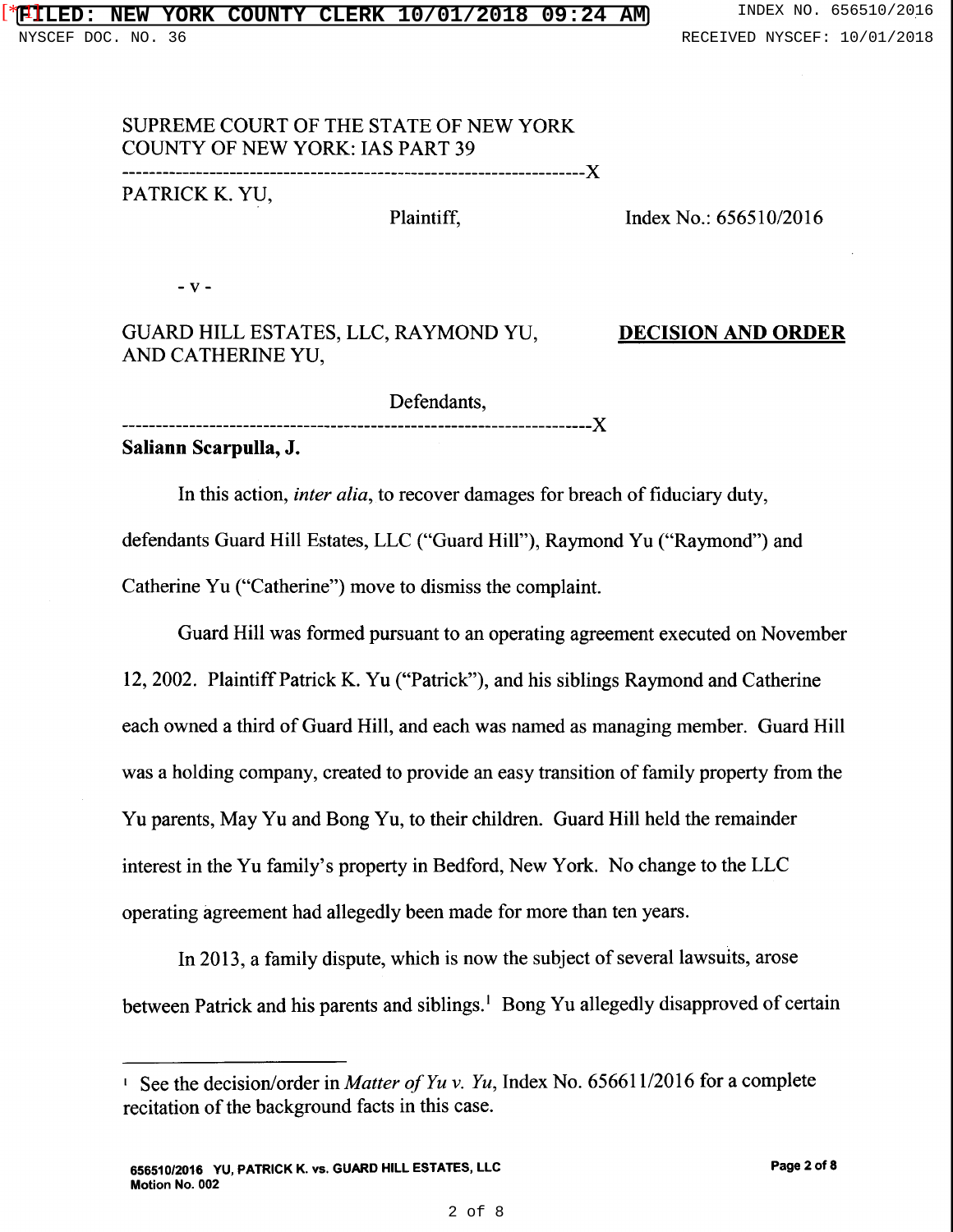of Patrick's life decisions, and demanded that he sell his interests in the family businesses. According to Patrick, Bong offered to purchase Patrick's interests in the family businesses for less than 5% of their fair value, and he refused. His family members then allegedly began to take retaliatory actions against him to coerce him into selling his shares.

As part of the many retaliatory actions alleged by Patrick to have been taken by his family against him, as relevant to this action, he claimed that (1) in July 2015, Raymond and Catherine amended the two LLCs' operating agreements to remove Patrick as managing member of both LLCs, with no notice or explanation; (2) on January 29, 2016, Raymond and Catherine amended the two LLCs' operating agreements to add a provision stating that managers (Raymond and Catherine) could demand capital contributions from all members including Patrick, if they determine that such contributions are required, and if such demand is not met, the members' interest in the LLCs may be foreclosed; and (3) on September 22, 2016, Guard Hill announced a capital call and demanded \$590,887, knowing that Patrick was financially unstable and could not afford to make the payment.

The capital call was purportedly exercised to reimburse Bong and May Yu for renovations made to the Guard Hill property, and to pay off the mortgage on the property. Patrick alleged that no explanation was given as to why that demand was made at that time, when no action had been taken for many years. He believed it was a retaliatory act taken against him for making certain decisions in his life, refusing to give up his shares in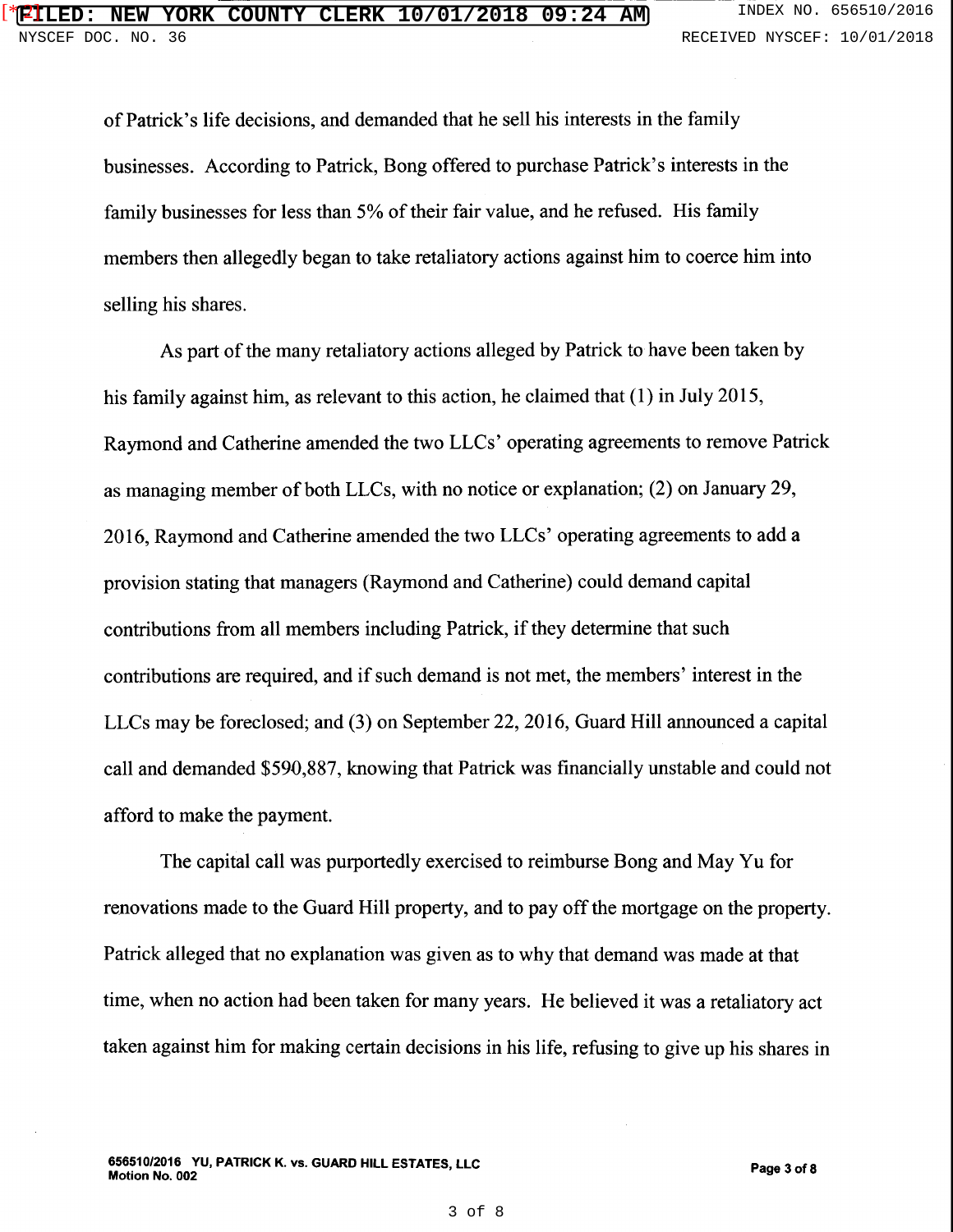the Yu family entities, and for demanding access to the books and records of Yu family entities.

On October 14, 2016, Patrick was notified by letter that he was in default on the capital call and that his siblings had submitted their portions of the capital call. On December 12, 2016, Patrick was notified by letter that his siblings advanced his portion of the capital call to Guard Hill and executed two promissory notes for the loans given to Patrick. Annexed to the letter were two pledge and security agreements, each pledging half of Patrick's stake in Guard Hill as security for notes. Subsequently, Guard Hill paid off the mortgage owed on the property and reimbursed Bong and May for the cost of the renovations.

Patrick commenced this action (1) seeking a judgment declaring that the capital call was invalid; (2) seeking a judgment declaring that the promissory notes and pledge agreements were void and unenforceable because they were not executed pursuant to a valid power of attorney; (3) alleging a violation of New York Limited Liability Company Law Section 409; and (4) alleging breach of fiduciary duty.

Defendants now move to dismiss the complaint. They argue that the first claim for a declaratory judgment must be dismissed because: ( 1) the amendments to the agreement were properly made by the majority of the membership interests in the company; (2) the capital calls were authorized pursuant to the amendments to the agreement; and (3) the notice clearly communicated to Patrick that the managers determined, as was their right pursuant to the operating agreement, that a capital call was "required." As to the second claim for a declaratory judgment, they argue that it must be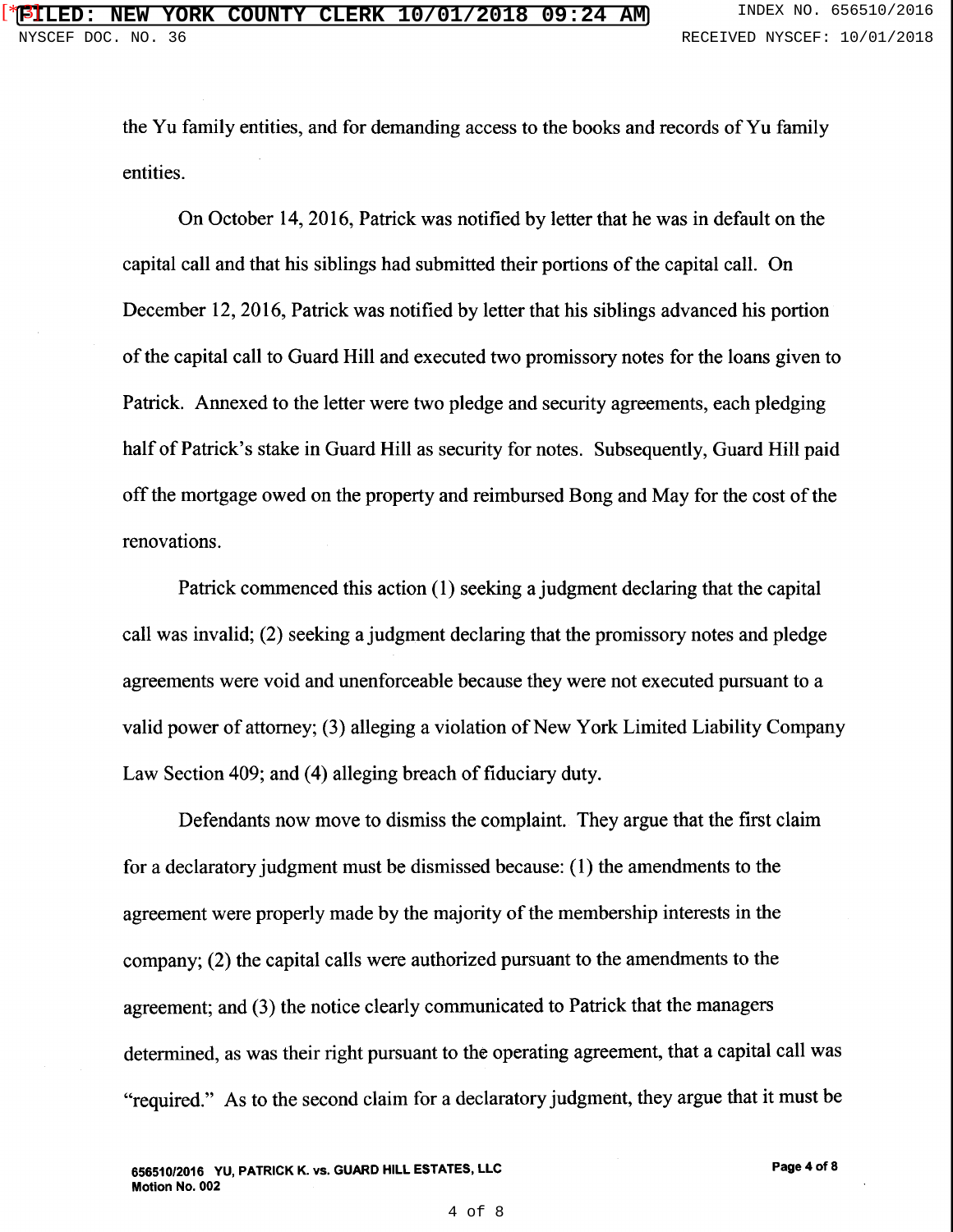dismissed because the promissory notes and pledge agreements were validly executed in accordance with the operating agreement and the General Obligations Law.

They next argue that Patrick's claim that they breached their fiduciary duties as managers under the common law and under LLCL Section 409 is without merit. While they admit that they owe Patrick a fiduciary duty, they argue that there is no support for the allegation that the duty was breached because Patrick fails adequately to plead any actionable misconduct on their part or any damages directly caused by any alleged misconduct. Rather, the conduct complained of is consistent with their rights and obligations under the operating agreement and the LLCL.

In opposition, Patrick argues that the declaratory judgment claims cannot be dismissed because he pied a justiciable controversy. In any event, whether the managers determined that a capital call was "required" presents a disputed question of fact, based on Patrick's allegations that they issued the capital call to punish and/or coerce Patrick and enrich themselves at his expense, and Patrick's allegations that capital was not actually required. He further argues that he never consented to granting defendants his power of attorney, rather, defendants exercised their power of attorney on Patrick's behalf to dilute Patrick's interest in Guard Hill for their own benefit, motivated by their personal vendetta against him.

Patrick also contends that his allegations are sufficient to support his declaratory judgment and breach of fiduciary duty causes of action based on the facts stated about defendants' credibility, motive and intent. He pied that defendants' actions were not taken in good faith and in "legitimate furtherance of corporate purposes." After Bong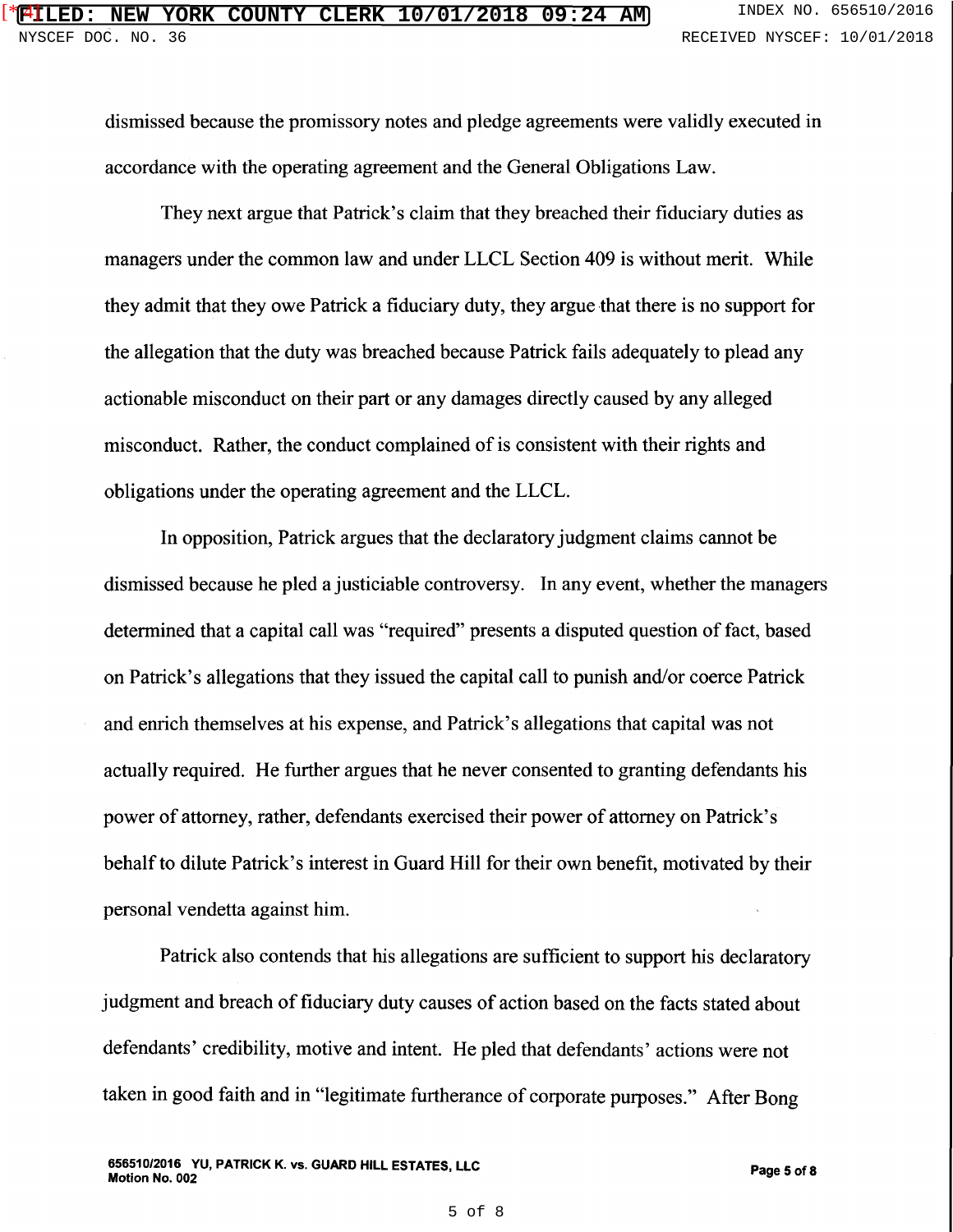and May told Patrick that they wanted him out of the family business, he refused to let them buy him out for less than his shares were worth and asked for access to the company's books and records to try and determine the actual worth of his shares. They then commenced a series of actions to try and get him out of the company.

Patrick alleges that the defendants' drafting of the amendment and executing the capital call were in furtherance of this agenda, rather than to benefit the company or fulfilling a need in the company. He claims that defendants drafted the amendment knowing that once a capital call was made, Patrick would not be able to afford the payment, because at that time, the family was also demanding that Patrick repay approximately \$1.3 million in loans that had been in default for many years without any action having previously been taken to enforce them. Patrick contends that defendants made the capital call when they knew that Patrick would be unable to pay, and defendants would be able to then foreclose on his interest in Guard Hill.

## **Discussion**

Pursuant to CPLR Section 3001, the court may render a declaratory judgment having the effect of a final judgment as to the rights and other legal relations of the parties to a justiciable controversy whether further relief is or could be claimed. However, a claim for declaratory judgment is unnecessary and inappropriate if plaintiff has an adequate, alternative remedy. *See Wells Fargo Bank, N.A. v. GSRE II, Ltd.,* 92 A.D.3d 535 (1st Dept. 2012); *Apple Records, Inc. v. Capitol Records, Inc.,* 137 A.D.2d 50 (1st Dept. 1988). Here, the causes of action seeking declaratory judgment are duplicative of the breach of fiduciary duty causes of action. Patrick seeks a declaration that the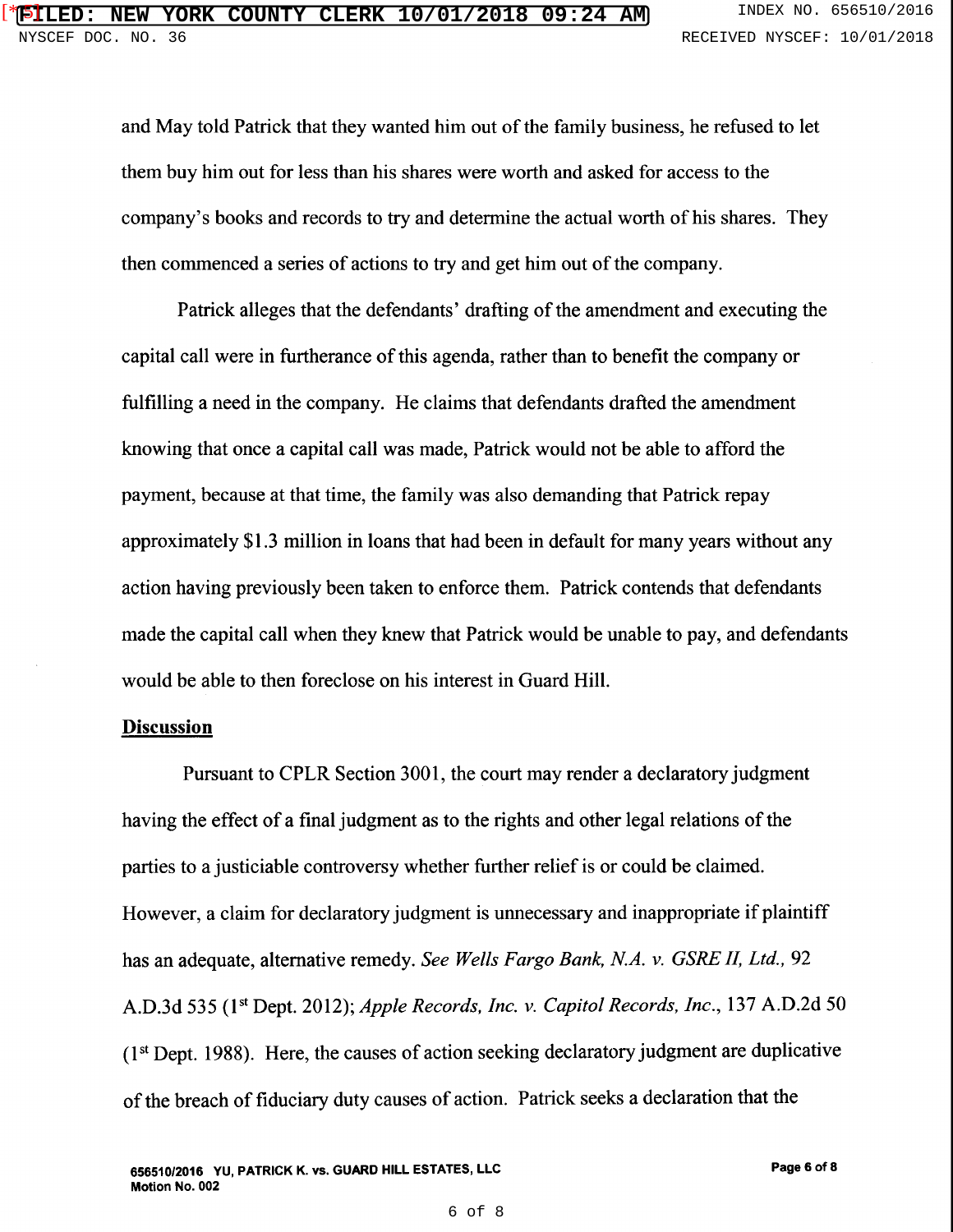capital call was invalid and a declaration that the promissory notes and pledge agreements were void and unenforceable, both essentially because they were effectuated by defendants' alleged breach of fiduciary duty. *See RAL Capital Ltd. v CheckM8, Inc.,*  2017 N.Y. Slip. Op. 32000(U) (Sup. Ct. N.Y. Co., September 21, 2017). As such, that branch of defendants' motion to dismiss the claims for declaratory judgment is granted.

The elements of a cause of action for breach of fiduciary duty are (1) the existence of a fiduciary relationship, (2) misconduct by the defendant, and (3) damages directly caused by the defendant's misconduct. *Rut v. Young Adult Inst., Inc.,* 74 A.D.3d 776, 777  $(2<sup>nd</sup>$  Dept. 2010). Conduct is not a breach of fiduciary duty if there is a formal written agreement covering the precise subject matter of the alleged fiduciary duty, and no showing that defendant was seeking to advance its or a third party's interests over plaintiffs. *Valiquette v. BL Partners, LLC,* 2011 N.Y. Slip Op. 33908(U) (Sup. Ct. Aug. 3, 2011) (internal citations omitted). Where one has a right under a contract, that right may not be exercised solely for personal gain in such a way as to deprive the other party of the fruits of the contract. *See Richbell Info. Servs. v. Jupiter Partners, L.P.,* 309 A.D.2d  $288$  ( $1<sup>st</sup>$  Dept., 2003). A fiduciary may breach his duties by exercising his contractual rights in an unfair or inequitable manner. *See Lacher v. Engel,* 33 A.D.3d 10 (1st Dept., 2006).

Here, affording the complaint liberal construction, accepting the facts alleged therein as true, and according the plaintiff the benefit of every possible favorable inference *(see Leon v. Martinez,* 84 N.Y.2d 83 [1994]), I find that Patrick sufficiently alleged facts to support a cause of action for breach of fiduciary duty. Defendants argue . .<br>. . . AJMETH, SCHUCK